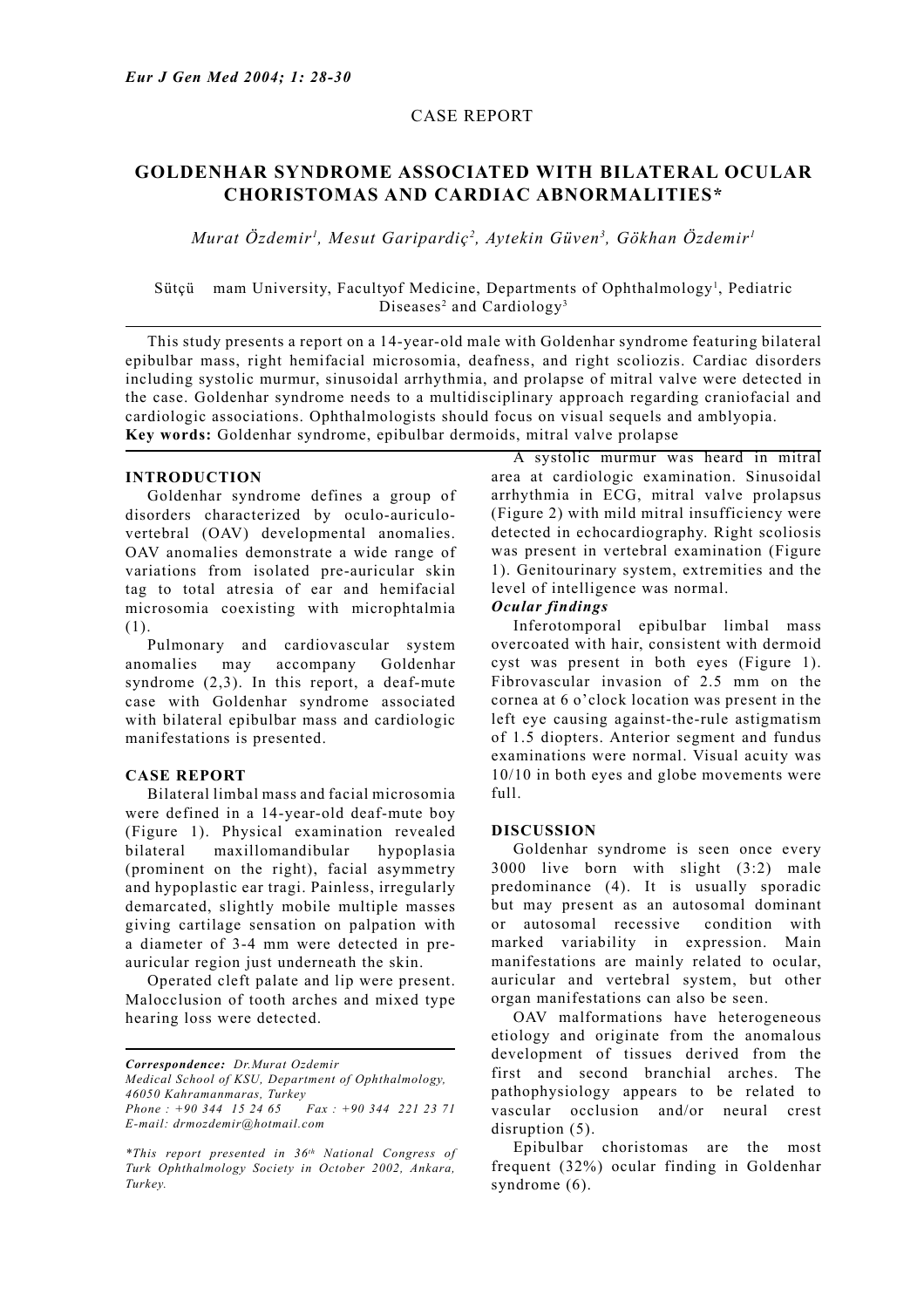**Figure 1. Left top, epibulbar masses; Left bottom, face and pre-auricular abnormalities; Right, scoliosis.** 

 Motility disorders, blepharoptosis, palpebral fissure, eyelid colobomas, anomalies of lachrymal drainage system and retina and optic nerve anomalies (7) were also reported. No other ocular pathology except bilateral epibulbar masses were seen in our case. Bilateral ocular involvement is very rare. The frequency of bilateral lesions had been reported as lipodermoids, 12%; lachrymal anomalies, 11%; and upper lid coloboma, 3% (8).

 Epibulbar choristomas in Goldenhar syndrome are congenital tumors demonstrated characteristics of dermoid or lipodermoid with a rather limited potential of enlargement and usually has inferotemporal localization. Most of the limbal epibulbar dermoids are superficial and very few of them show invasion on sclera or cornea. Surgical considerations depend on tumor extent and associated features such as astigmatism, cosmesis, irritation, and exposure keratitis. All contribute variably to central visual axis obscuration and resultant amblyopia (8).

 Lipodermoids tend to extend posteriorly in the orbit and may benefit from radiographic delineation if surgical excision is contemplated. Management of ocular adnexial choristoma tends to be conservative. Surgery itself should be limited to superficial debulking when possible as incomplete excision can lead to an intense chemically induced fibrosis from intralesional lipid, leading to restrictive squints and relative dry eye, all deleterious to visual development (6).

 In our case, the mass in the left eye showed invasion on the cornea for almost 2.5 mm and caused against-the-rule astigmatism.



**Figure 2. Echocardiographic appearance of mitral valve prolapse.**

 The corrected visual acuity of the patient was 10/10 and the lesion did not cause any motility disorders of the eyeball and eyelids. No exposure keratopathy was detected. Patient was all right with the cosmetic appearance and we decided not to excise the mass.

 Mixed type hearing loss is frequently encountered in Goldenhar syndrome due to stenosis, deformity or even total atresia of the external auditory tube (9). Audiologic examination of our patient who in fact was a student in a specific deaf-mute school, mixed type hearing loss was determined. Multiple subcutaneous masses with a diameter of 3-4 mm (probably dermoid) were also seen in the pre-auricular region.

 Bony deformities related to the face, jaw and vertebrae are frequently reported in Goldenhar syndrome (10). Right maxillomandibular hypoplasia, cleft palate and lip, and right scoliosis were found in our patient.

 Frequency of cardiovascular malformations in this syndrome varies between 5-58% (2,3). Cardiovascular developmental anomalies in Goldenhar syndrome are usually severe, such as tetralogy of Fallot, ventricular septal defect, Wolf-Parkinson-White syndrome and other vascular anomalies (2,3). The association of mitral valve prolapsus with Goldenhar syndrome was reported only one study previously (11). We wanted to emphasize the presence of mitral valve prolapsus in addition to mild mitral insufficiency and sinus arrhythmia in our cases. Since the patient was asymptomatic, only follow-up was advised.

 Goldenhar syndrome requires multidisciplinary approach. Ophthalmologists should focus on visual sequels and closely